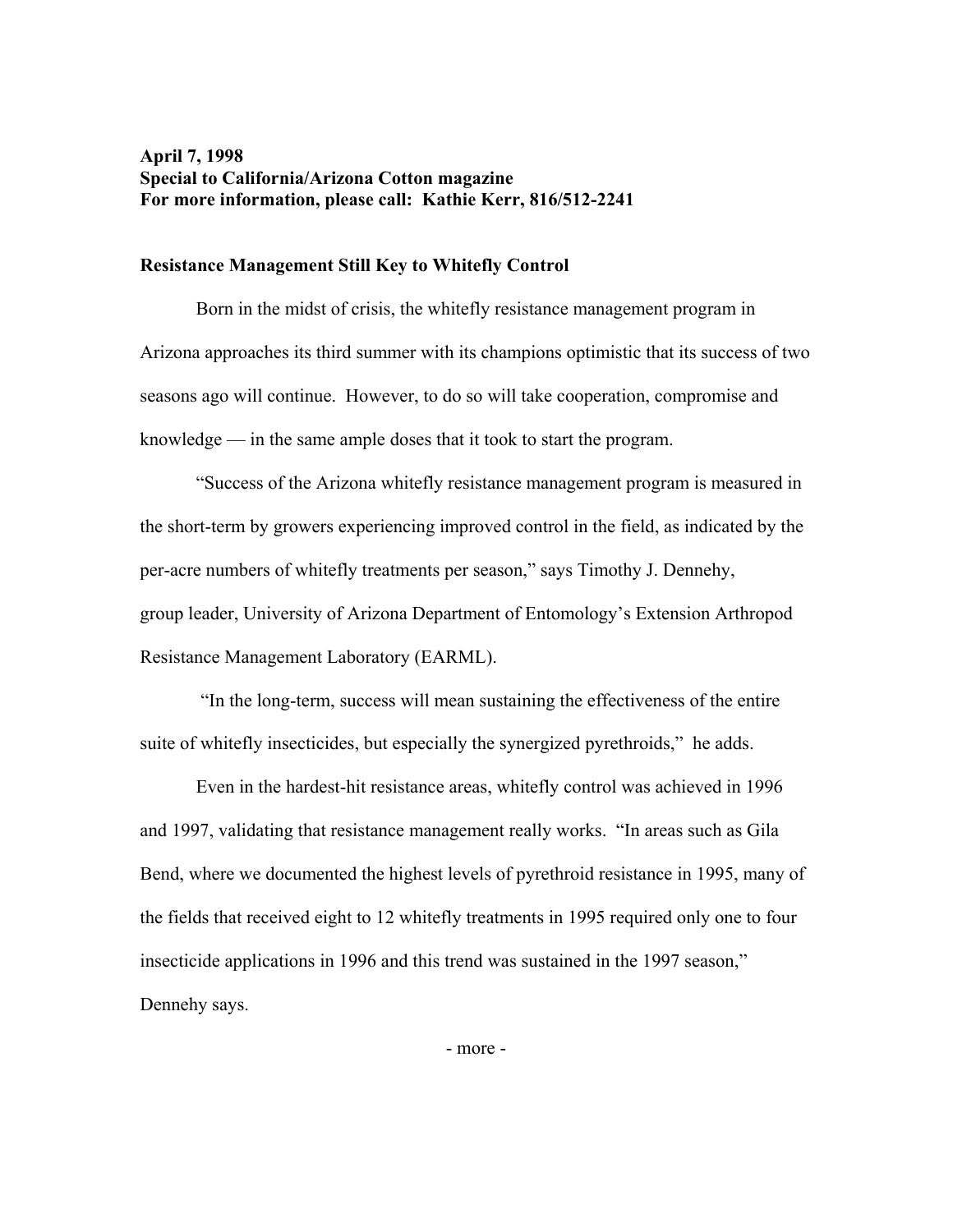#### CA/AZ Cotton/Add One

Statewide averages for season-long numbers of whitefly treatments per cotton field were estimated to have been reduced from 6.6 in 1995 to 1.8 in 1997, according to research by Peter C. Ellsworth, associate Integrated Pest Management (IPM) specialist with the University of Arizona Maricopa Agricultural Center.

 As for the long-term objective, it will take continuous resistance monitoring and close cooperation between government, industry and grower. This is especially true as effective new insecticides like insect growth regulators (IGR) begin to win registration on vegetable crops and a traditional vegetable insecticide (chloronicotinyl) begins to cross over for use on cotton.

### **A Sticky, Costly Problem**

Ever since the late 1980s, the silverleaf whitefly has threatened production of cotton, melons, vegetables and ornamental crops in the southwestern deserts of the United States.

The microscopic adult whitefly is fragile in appearance, almost fairy-like with translucent wings. But there is nothing fragile about the damage it can cause. In cotton, the sugars excreted during whitefly feeding make the cotton fibers sticky and can promote growth of sooty mold, both of which reduce quality. Its ferocious reproduction cycle makes it a prime candidate for resistance. One female can produce 100 female offspring which, in turn, can produce 10,000 females which can create one million, and so on.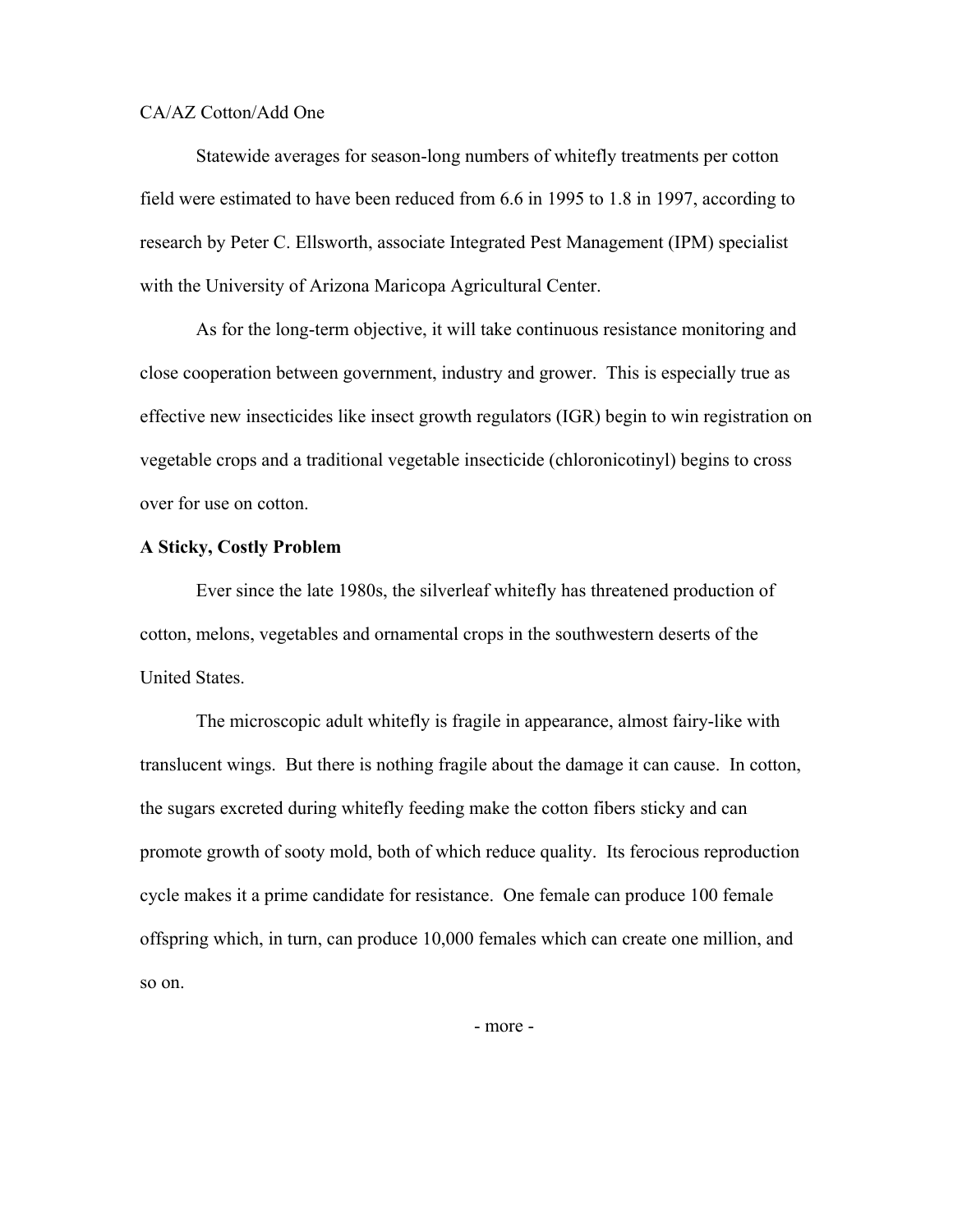#### CA/AZ Cotton/Add Two

As early as 1991, university researchers and Cotton Inc. became increasingly more anxious about suspected resistance showing up in field tests. In 1992, the hard to accept fact was that pyrethroids alone were providing insufficient control, and were recommended only in combinations with other insecticides.

#### **Unprecedented Cooperation Emerges**

 Out of the shadows that foretold doom came action. First, the Sticky Cotton Action Team was formed with representatives from across the industry coming together to initiate a whitefly monitoring plan. Cotton Inc. provided the funding again in 1994 to EARML for intensified resistance monitoring efforts across Arizona and to determine practical steps that growers could follow.

This led to the creation of the Southwest Whitefly Resistance Management Working Group, whose purpose was to develop an integrated resistance management (IRM) plan. By 1995, a plan was in place to reduce grower reliance on pyrethroids, but it wasn't enough.

 In 1995, a full-blown crisis had arisen. Whiteflies, unstoppable by traditional insecticides, cost the cotton industry in Arizona millions of dollars. Meanwhile, research efforts continue to find solutions. In a field experiment of mammoth proportions, more than 180 acres of cotton at the UA Maricopa Agricultural Center became the focal point for efficacy, product rotation and resistance management studies.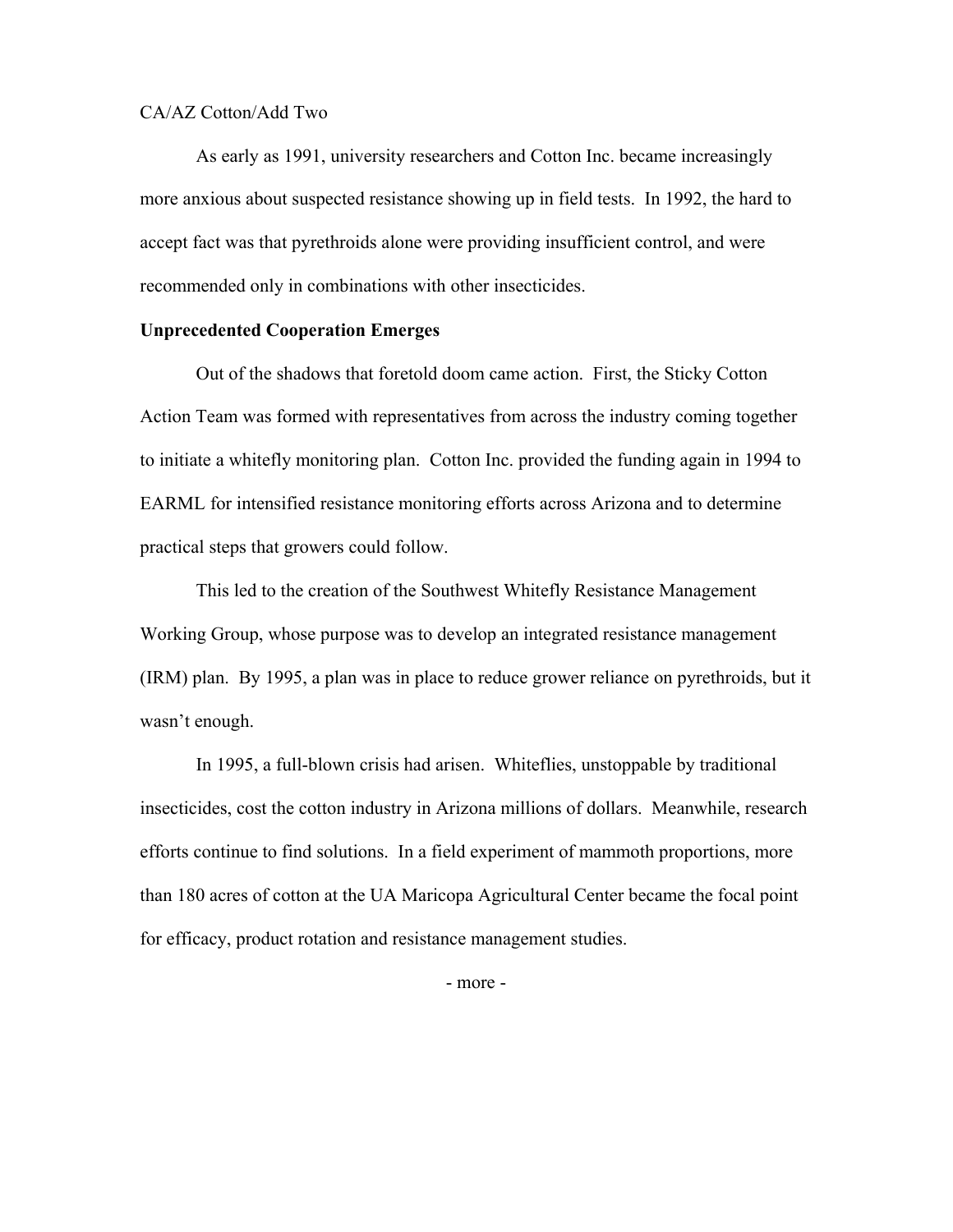### CA/AZ Cotton/Add Three

Eyes turned around the world to Israel, whose whitefly problems in the 1980s were a devastating blow to that country's cotton production. Israeli producers were successfully controlling the whitefly with the registration of two new non-cross resistant insect growth regulators (IGR), added to an aggressive integrated resistance management plan.

Led by Peter C. Ellsworth, and supported by an entourage of growers and industry representatives, EPA approval was sought and granted for an unusual dual Section 18 registration for IGRs Knack<sup>®</sup> by Valent and Applaud<sup>®</sup> by AgrEvo. By obtaining two new products, a rotation program could be reestablished rather than putting too much pressure on any one product.

Now the group had the tools to develop a detailed and farmer-friendly integrated resistance management plan. Communicated to growers through extension and media, positive results in the field were evident almost immediately.

### **Recommendations for Sustaining Success**

"The Arizona whitefly project is an excellent example of the agrochemical industries working together with all elements of agribusiness to develop programs that keep the industry healthy," says Gary Thompson, a scientist at Dow Agrosciences and a member of the Insecticide Resistance Action Committee (IRAC). IRAC is composed of scientists from every major agrochemical company in the world.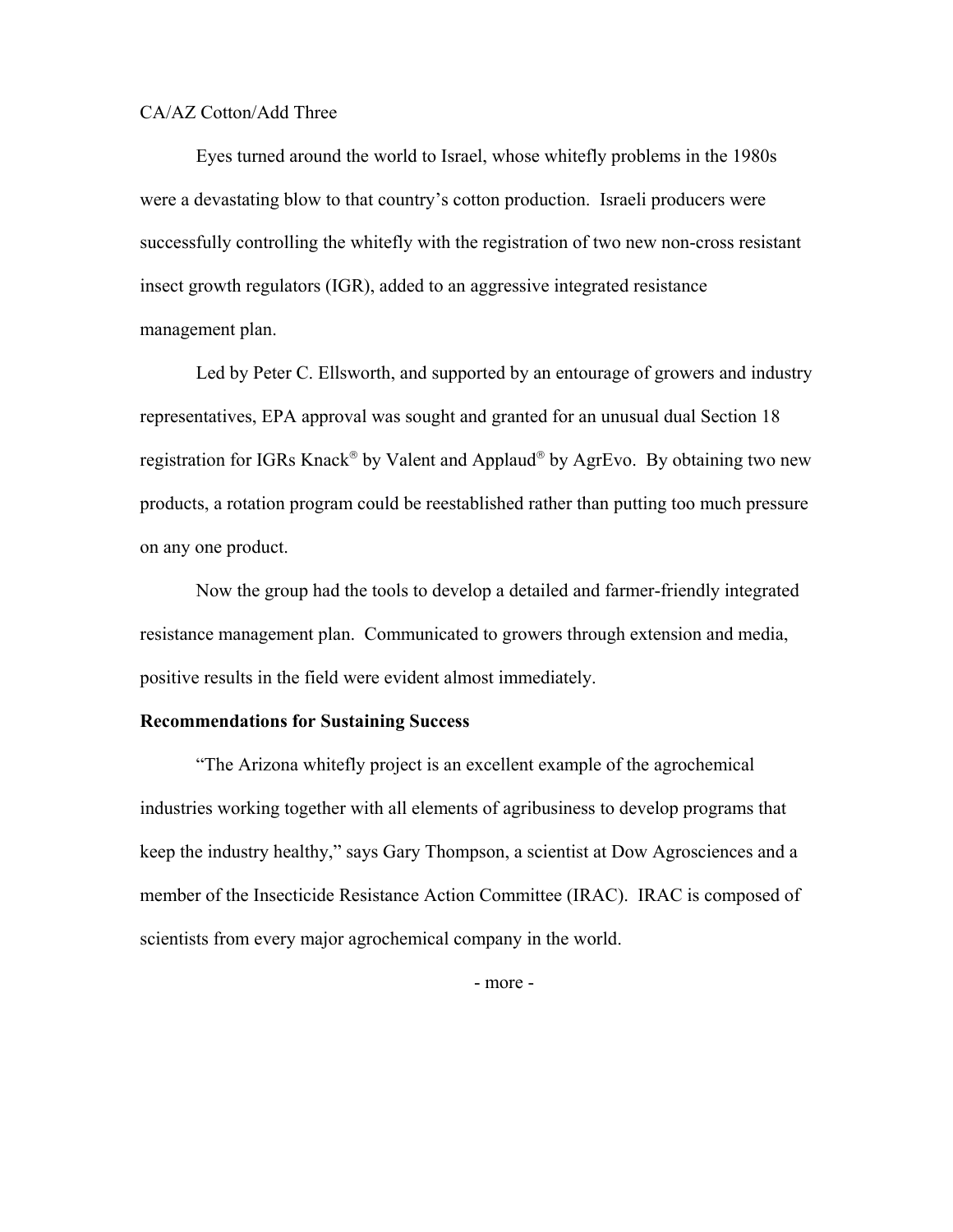#### CA/AZ Cotton/Add Four

"It is regional programs such as the one in Arizona with strong local leadership that are most effective. It will take careful management and continued dedication to research, monitoring and education to maintain or increase productivity on the fewest acres," Thompson adds.

Dennehy agrees."Arizona's challenge now is to sustain its successful whitefly resistance management program which will take the cooperation of the cotton and chemical industries," he says. "We've always had a good history of sitting across the table with each other and working out solutions."

Resistance management recommendations to continue successful control of whitefly were the subject of a paper delivered at the 1998 Beltwide Cotton Conferences by Dennehy and co-author, I. Denholm, of the Department of Biological and Ecological Chemistry, IACR-Rothamsted, United Kingdom. Those recommendations are as follows:

- Limit and harmonize IGR use. Once per-season use of each product, Applaud and Knack, is recommended.
- Limit and harmonize chloronicotinyl use. Prevent a succession of systemic and foliar sprays treatments on the same crop. If the chloronicotinyls are registered for use on cotton, EARML "strongly endorses" limiting their use on cotton to treatments against early-season sucking pests (aphids and lygus bugs) and limiting its use specifically against whitefly.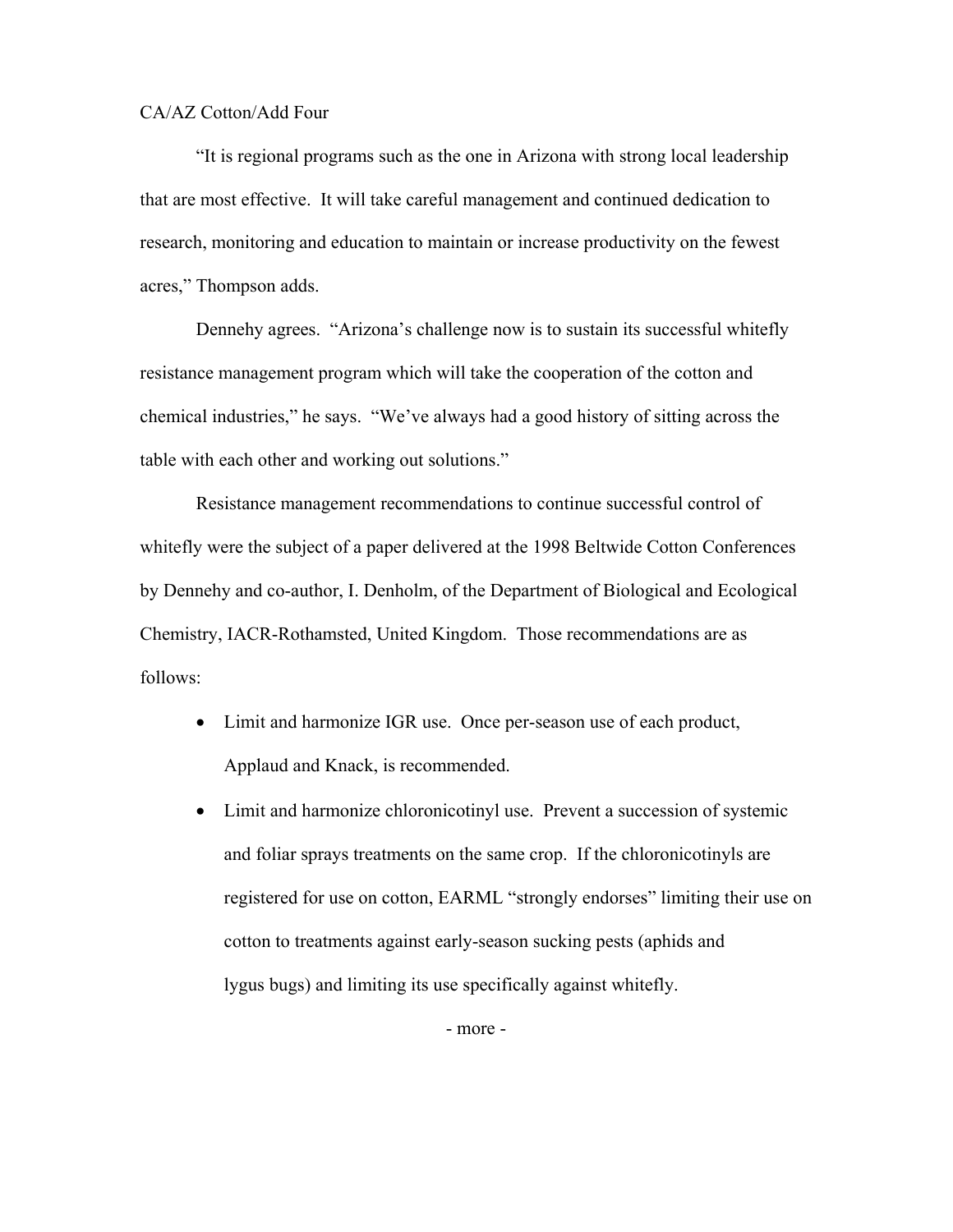## CA/AZ Cotton/Add Five

• Diversify insecticides used against whiteflies. After using IGRs, if foliar sprays are needed to control whiteflies on cotton, growers should use conventional chemicals instead of chloronicotinyls. It is critical that pyrethroids, when needed, be reserved for late-season use in cotton.

 Equally important as the aforementioned recommendations, says Dennehy, is the commitment to monitoring resistance. "Evaluation is critical to the success of the cotton program and for allowing the strategy to be modified to account for unforeseen circumstances. We also need to be vigilant in tracking changes in whitefly susceptibility to chloronicotinyl and IGR compounds in glasshouses and on vegetables and melon crops since resistance in these settings pose a threat to whitefly management in cotton."

#### **Industry is Involved**

Agrochemical companies which are among the benefactors supporting EARML are also active in the Insecticide Resistance Action Committee (IRAC). Since 1984, IRAC has assessed the magnitude of resistance worldwide and has worked to develop long-term solutions and management strategies.

Hot spots such as Egypt's struggle with the organophosphate-resistant armyworm and India's battle with the pyrethroid-resistant diamond-back moth are among IRAC's projects. By the year 2000, IRAC will have invested more than \$1 million in scientific studies to prolong the effective use of insecticides around the world.